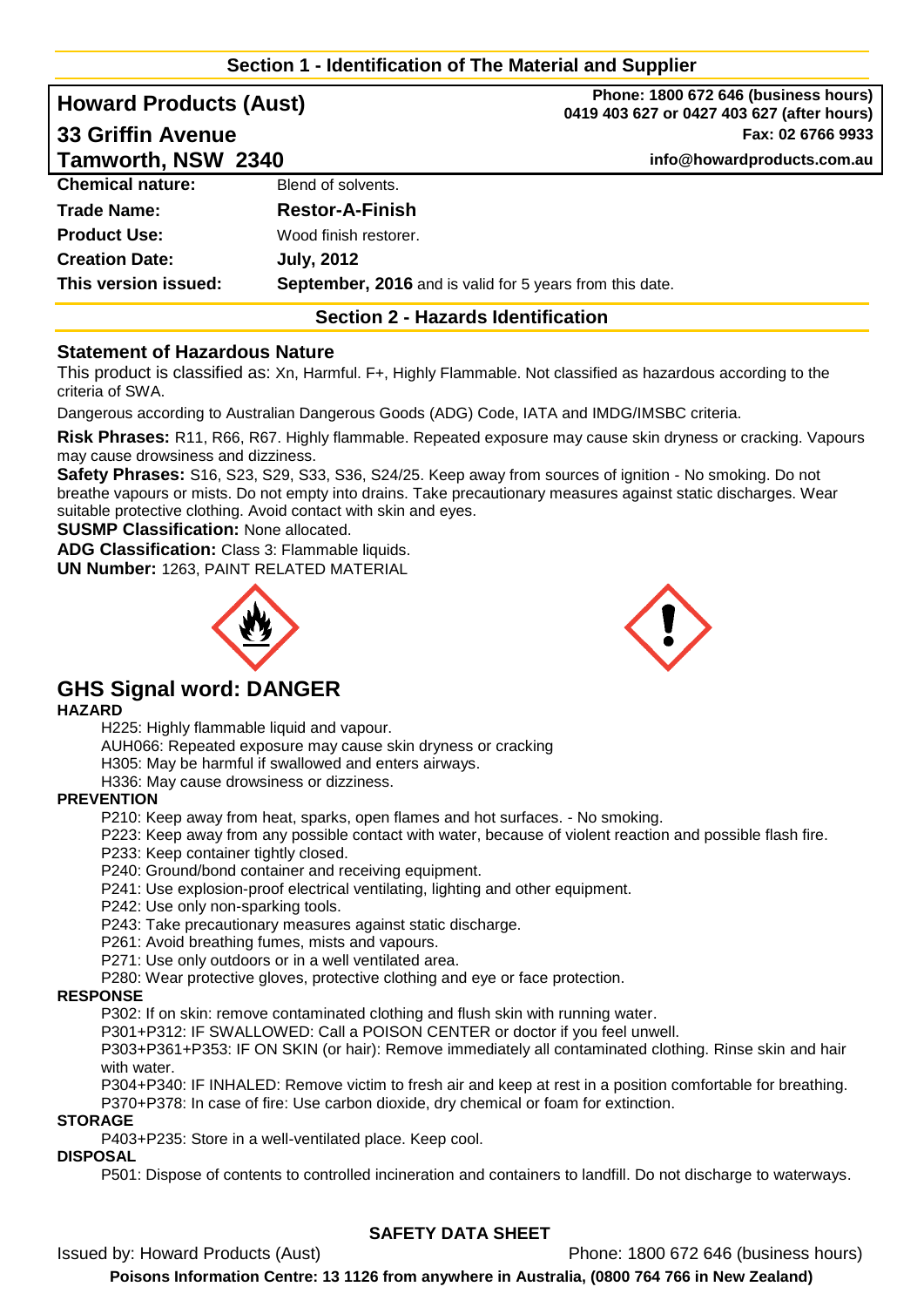#### **Emergency Overview**

**Physical Description & Colour: Clear dark liquid.** 

**Odour:** Characteristic aromatic odour.

**Major Health Hazards:** repeated exposure may cause skin dryness or cracking, vapours may cause drowsiness and dizziness.

#### **Potential Health Effects**

# **Inhalation:**

**Short Term Exposure:** High vapour pressures may cause drowsiness and dizziness. In addition product may be mildly irritating, although unlikely to cause anything more than mild transient discomfort.

**Long Term Exposure:** Vapours may cause drowsiness and dizziness.

## **Skin Contact:**

**Short Term Exposure:** Available data indicates that this product is not harmful. It should present no hazards in normal use. However product may be irritating, but is unlikely to cause anything more than mild transient discomfort. **Long Term Exposure:** Repeated exposure may cause skin dryness or cracking.

# **Eye Contact:**

**Short Term Exposure:** This product may be irritating to eyes, but is unlikely to cause anything more than mild transient discomfort.

**Long Term Exposure:** No data for health effects associated with long term eye exposure.

## **Ingestion:**

**Short Term Exposure:** Significant oral exposure is considered to be unlikely. This product, while believed to be not harmful, is likely to cause headache and gastric disturbance such as nausea and vomiting if ingested in significant quantities. However, this product may be irritating to mucous membranes but is unlikely to cause anything more than transient discomfort.

**Long Term Exposure:** No data for health effects associated with long term ingestion.

## **Carcinogen Status:**

**SWA:** No significant ingredient is classified as carcinogenic by SWA.

**NTP:** No significant ingredient is classified as carcinogenic by NTP.

**IARC:** Isopropanol is Class 3 - unclassifiable as to carcinogenicity to humans.

See the IARC website for further details. A web address has not been provided as addresses frequently change.

## **Section 3 - Composition/Information on Ingredients**

| <b>Ingredients</b>                                     | <b>CAS No</b> | Conc,%   | TWA $(mg/m^3)$ STEL $(mg/m^3)$ |         |
|--------------------------------------------------------|---------------|----------|--------------------------------|---------|
| Distillates (petroleum), hydrotreated heavy paraffinic | 64742-54-7    | 40-60    | not set                        | not set |
| Distillates, hydrotreated, light                       | 64742-47-8    | 25-40    | not set                        | not set |
| <i>Isopropanol</i>                                     | 67-63-0       | $5 - 10$ | 983                            | 1230    |
| Acetone                                                | 67-64-1       | $3 - 7$  | 1185                           | 2375    |
| Methyl ethyl ketone                                    | 78-93-3       | $3 - 7$  | 445                            | 890     |
| Xylene                                                 | 1330-20-7     | $2 - 5$  | 350                            | 655     |

This is a commercial product whose exact ratio of components may vary slightly. Minor quantities of other non hazardous ingredients are also possible.

The SWA TWA exposure value is the average airborne concentration of a particular substance when calculated over a normal 8 hour working day for a 5 day working week. The STEL (Short Term Exposure Limit) is an exposure value that may be equalled (but should not be exceeded) for no longer than 15 minutes and should not be repeated more than 4 times per day. There should be at least 60 minutes between successive exposures at the STEL. The term "peak "is used when the TWA limit, because of the rapid action of the substance, should never be exceeded, even briefly.

## **Section 4 - First Aid Measures**

## **General Information:**

You should call The Poisons Information Centre if you feel that you may have been poisoned, burned or irritated by this product. The number is 13 1126 from anywhere in Australia (0800 764 766 in New Zealand) and is available at all times. Have this SDS with you when you call.

**Inhalation:** No first aid measures normally required. However, if inhalation has occurred, and irritation has developed, remove to fresh air and observe until recovered. If irritation becomes painful or persists more than about 30 minutes, seek medical advice.

# **SAFETY DATA SHEET**

Issued by: Howard Products (Aust) Phone: 1800 672 646 (business hours) **Poisons Information Centre: 13 1126 from anywhere in Australia, (0800 764 766 in New Zealand)**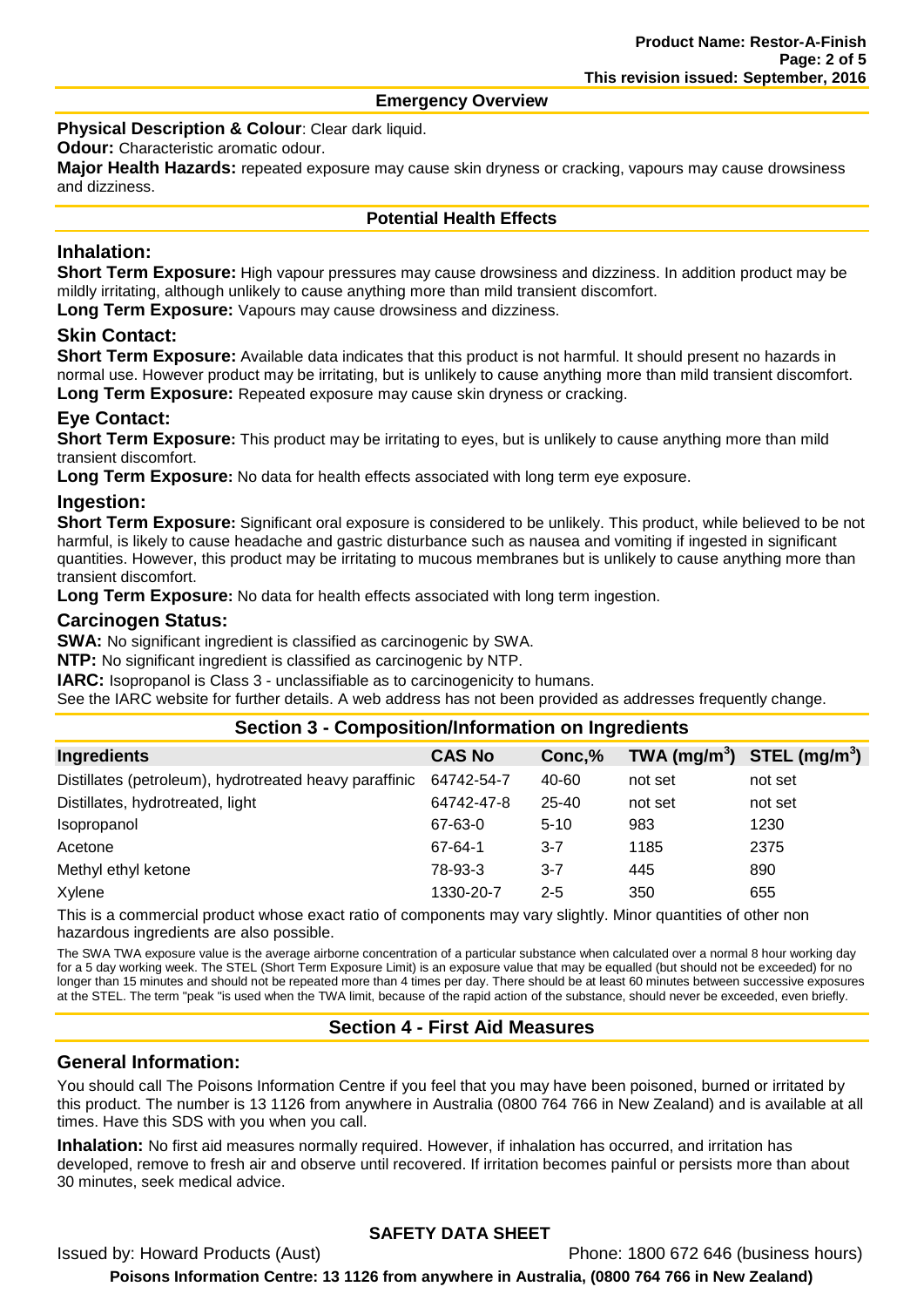**Skin Contact:** Gently blot away excess liquid. Wash gently and thoroughly with water (use non-abrasive soap if necessary) for 5 minutes or until chemical is removed.

**Eye Contact:** Quickly and gently blot material from eyes. No effects expected. If irritation does occur, flush contaminated eye(s) with lukewarm, gently flowing water for 5 minutes or until the product is removed. Obtain medical advice if irritation becomes painful or lasts more than a few minutes. Take special care if exposed person is wearing contact lenses.

**Ingestion:** If product is swallowed or gets in mouth, do NOT induce vomiting; wash mouth with water and give some water to drink. If symptoms develop, or if in doubt contact a Poisons Information Centre or a doctor.

# **Section 5 - Fire Fighting Measures**

**Fire and Explosion Hazards**: The major hazard in fires is usually inhalation of heated and toxic or oxygen deficient (or both), fire gases. There is a moderate risk of an explosion from this product if commercial quantities are involved in a fire. Firefighters should take care and appropriate precautions. Any explosion will likely spread the fire to surrounding materials. Water spray may be used to cool drums involved in a fire, reducing the chances of an explosion. Violent steam generation or eruption may occur upon application of direct water stream on hot liquids. Vapours from this product are heavier than air and may accumulate in sumps, pits and other low-lying spaces, forming potentially explosive mixtures. They may also flash back considerable distances.

Fire decomposition products from this product may be toxic if inhaled. Take appropriate protective measures. **Extinguishing Media:** Try to contain spills, minimise spillage entering drains or water courses.

**Fire Fighting:** If a significant quantity of this product is involved in a fire, call the fire brigade. There is a danger of a violent reaction or explosion if significant quantities of this product are involved in a fire. Recommended personal protective equipment is full fire kit and breathing apparatus.

| $4^{\circ}$ C, TCC                                     |
|--------------------------------------------------------|
| No data.                                               |
| No data.                                               |
| No data.                                               |
| Flammable Category 2 (GHS); Highly Flammable (AS1940). |
|                                                        |

## **Section 6 - Accidental Release Measures**

**Accidental release:** This product is sold in small packages, and the accidental release from one of these is not usually a cause for concern. For minor spills, clean up, rinsing to sewer and put empty container in garbage. Although no special protective clothing is normally necessary because of occasional minor contact with this product, it is good practice to wear impermeable gloves when handling chemical products. In the event of a major spill, prevent spillage from entering drains or water courses and call emergency services.

## **Section 7 - Handling and Storage**

**Handling:** Keep exposure to this product to a minimum, and minimise the quantities kept in work areas. Check Section 8 of this SDS for details of personal protective measures, and make sure that those measures are followed. The measures detailed below under "Storage" should be followed during handling in order to minimise risks to persons using the product in the workplace. Also, avoid contact or contamination of product with incompatible materials listed in Section 10.

**Storage:** Store in a cool, well ventilated area, and make sure that surrounding electrical devices and switches are suitable. Check containers periodically for leaks. Containers should be kept closed in order to minimise contamination and possible evaporation. Make sure that the product does not come into contact with substances listed under "Incompatibilities" in Section 10. If you keep more than 2500kg or L of Dangerous Goods of Packaging Group II, you may be required to license the premises or notify your Dangerous Goods authority. If you have any doubts, we suggest you contact your Dangerous Goods authority in order to clarify your obligations. Check packaging - there may be further storage instructions on the label.

# **Section 8 - Exposure Controls and Personal Protection**

The following Australian Standards will provide general advice regarding safety clothing and equipment: Respiratory equipment: **AS/NZS 1715**, Protective Gloves: **AS 2161**, Occupational Protective Clothing: AS/NZS 4501 set 2008, Industrial Eye Protection: **AS1336** and **AS/NZS 1337**, Occupational Protective Footwear: **AS/NZS2210**.

| <b>SWA Exposure Limits</b> | TWA (mg/m <sup>3</sup> ) | STEL $(mg/m3)$ |
|----------------------------|--------------------------|----------------|
| Isopropanol                | 983                      | 1230           |
| Acetone                    | 1185                     | 2375           |
| Methyl ethyl ketone        | 445                      | 890            |
| Xylene                     | 350                      | 655            |

## **SAFETY DATA SHEET**

Issued by: Howard Products (Aust) Phone: 1800 672 646 (business hours)

**Poisons Information Centre: 13 1126 from anywhere in Australia, (0800 764 766 in New Zealand)**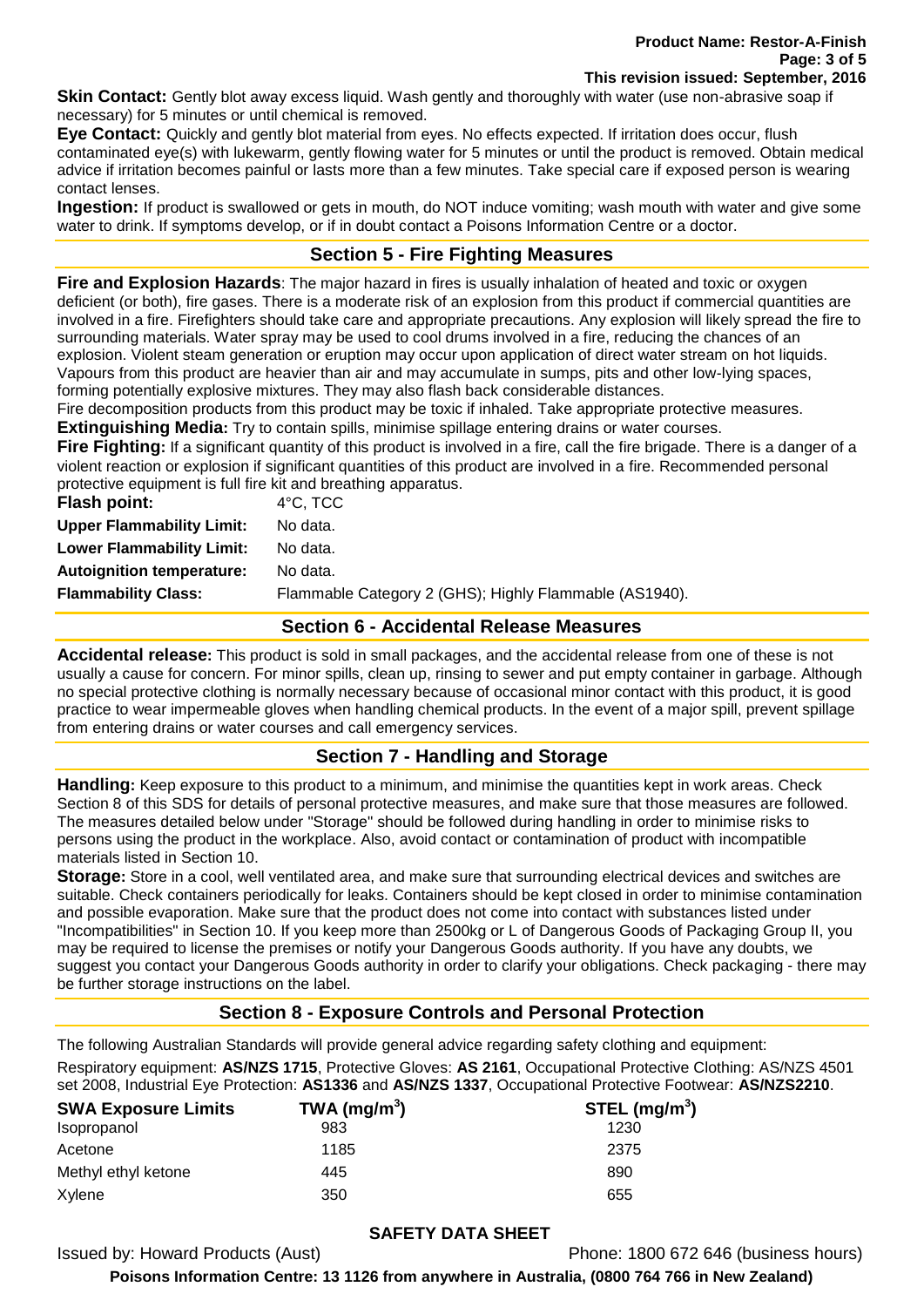No special equipment is usually needed when occasionally handling small quantities. The following instructions are for bulk handling or where regular exposure in an occupational setting occurs without proper containment systems. **Ventilation:** This product should only be used in a well ventilated area. If natural ventilation is inadequate, use of a

fan is suggested. **Eye Protection:** Eye protection such as protective glasses or goggles is recommended when this product is being used.

**Skin Protection:** You should avoid contact even with mild skin irritants. Therefore you should wear suitable impervious elbow-length gloves and facial protection when handling this product. See below for suitable material types.

**Protective Material Types:** We suggest that protective clothing be made from the following materials: rubber. **Respirator:** Usually, no respirator is necessary when using this product. However, if you have any doubts consult the Australian Standard mentioned above. Otherwise, not normally necessary.

Safety deluge showers should, if practical, be provided near to where this product is being handled commercially.

## **Section 9 - Physical and Chemical Properties:**

| <b>Physical Description &amp; colour:</b> | Clear dark liquid.                               |
|-------------------------------------------|--------------------------------------------------|
| Odour:                                    | Characteristic aromatic odour.                   |
| <b>Boiling Point:</b>                     | >93°C at 100kPa                                  |
| <b>Freezing/Melting Point:</b>            | No specific data. Liquid at normal temperatures. |
| <b>Volatiles:</b>                         | No data.                                         |
| <b>Vapour Pressure:</b>                   | $6.8$ kPa at $20^{\circ}$ C                      |
| <b>Vapour Density:</b>                    | >1                                               |
| <b>Specific Gravity:</b>                  | 0.87                                             |
| <b>Water Solubility:</b>                  | Insoluble.                                       |
| pH:                                       | No data.                                         |
| <b>Volatility:</b>                        | No data.                                         |
| <b>Odour Threshold:</b>                   | No data.                                         |
| <b>Evaporation Rate:</b>                  | ا>                                               |
| <b>Coeff Oil/water Distribution:</b>      | No data                                          |
| <b>Autoignition temp:</b>                 | No data.                                         |

## **Section 10 - Stability and Reactivity**

**Reactivity:** This product is unlikely to react or decompose under normal storage conditions. However, if you have any doubts, contact the supplier for advice on shelf life properties.

**Conditions to Avoid:** This product should be kept in a cool place, preferably below 30°C. Keep containers tightly closed. Keep containers and surrounding areas well ventilated. Keep away from sources of sparks or ignition. Handle and open containers carefully. Any electrical equipment in the area of this product should be flame proofed. **Incompatibilities:** acids, oxidising agents.

**Fire Decomposition:** Combustion forms carbon dioxide, and if incomplete, carbon monoxide and possibly smoke. Water is also formed. Carbon monoxide poisoning produces headache, weakness, nausea, dizziness, confusion, dimness of vision, disturbance of judgment, and unconsciousness followed by coma and death. **Polymerisation:** This product will not undergo polymerisation reactions.

## **Section 11 - Toxicological Information**

| Distillates (petroleum), hydrotreated heavy paraffinic |
|--------------------------------------------------------|
| $LD_{50}$ (Oral), Rat 5000mg/kg                        |
|                                                        |
| $LD_{50}$ (Oral), Rat 4396mg/kg                        |
|                                                        |
| $LD_{50}$ (Oral), Rat 5800mg/kg; Mouse 3000mg/kg       |
|                                                        |
| $LD_{50}$ (Oral), Rat 2600mg/kg; Mouse 3000mg/kg       |
| Propanoic acid, 2-methyl-, 2-methylpropyl ester        |
| $LD_{50}$ (Oral), Rat 12800mg/kg                       |
|                                                        |

# **Section 12 - Ecological Information**

Ecotoxicity data are available for ingredients when tested against Algae, Fish, Daphnia and Bacteria. They indicate that this product is not toxic to aquatic organisms.

## **SAFETY DATA SHEET**

Issued by: Howard Products (Aust) Phone: 1800 672 646 (business hours)

**Poisons Information Centre: 13 1126 from anywhere in Australia, (0800 764 766 in New Zealand)**